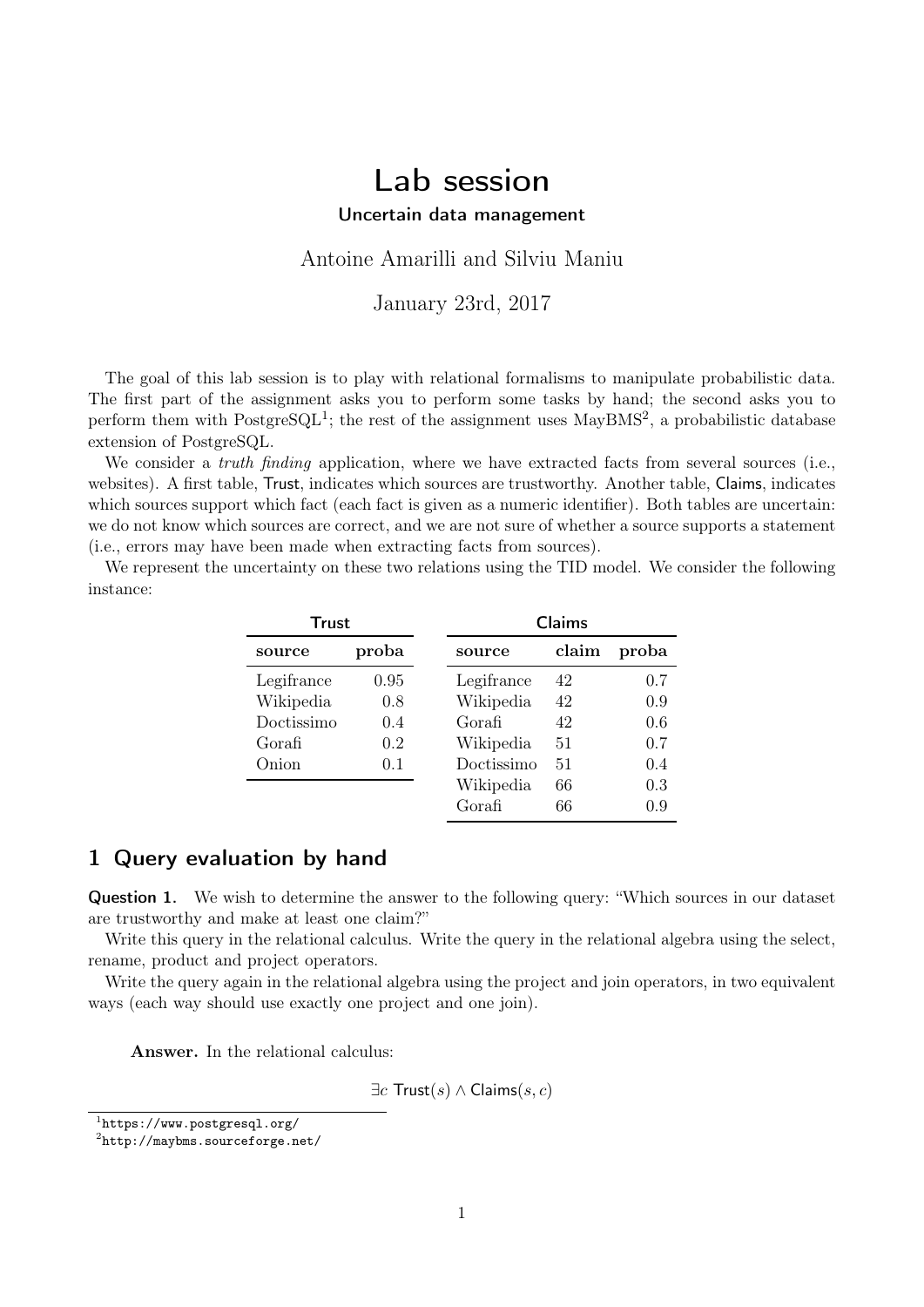In the relational algebra, with select, rename, product, and project:

 $\pi_{\text{source}}(\sigma_{\text{source=source2}}(T_{\text{rust}} \times \rho_{\text{source}\rightarrow\text{source2}}(C_{\text{lains}})))$ 

In the relational algebra, with project and join (first possibility):

 $\pi_{\rm source}$ (Trust  $\bowtie$  Claims)

In the relational algebra, with project and join (second possibility):

Trust  $\bowtie \pi_{\text{source}}(\text{Clains})$ 

**Question 2.** Consider the deterministic instance obtained from the given TID instance by removing the proba column. What is the result of evaluating the previous query on this deterministic instance?

Answer. The query result is:

| Trust $\bowtie \pi_{\text{source}}(\text{Clains})$ |
|----------------------------------------------------|
| source                                             |
| Legifrance                                         |
| Wikipedia                                          |
| Doctissimo                                         |
| Gorafi                                             |

Question 3. Compute the probability according to the given TID instance that the source Gorafi makes at least one claim. Deduce the probability that Gorafi is a trustworthy source that makes at least one claim.

Hint: Use a calculator or the computer for numerical computations.

Answer. As the two corresponding facts in Claims are independent, the probability that Gorafi makes at least one claim is:

$$
1 - (1 - .6) \times (1 - .9) = .96
$$

As this is independent from the Trust fact indicating whether or not Gorafi is trustworthy, the probability that Gorafi is trustworthy and makes at least one claim is:

$$
.96 \times .2 = .192
$$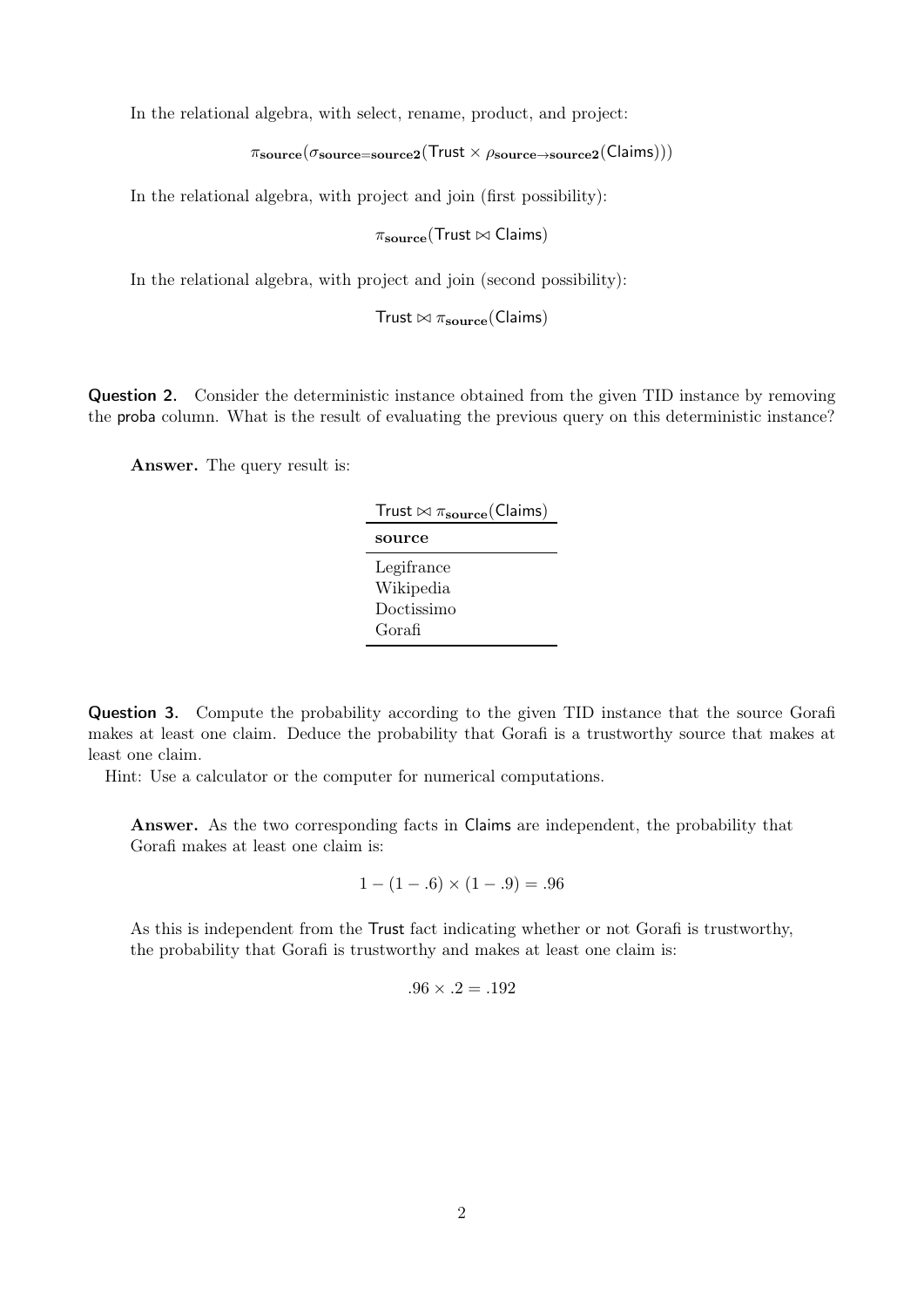Question 4. Generalizing this process, compute the answer to the query of Question 1 with the correct probabilities according to the TID model. The result should be a probabilistic annotation of the result of Question 2. Do this in two steps: first, compute for each source the probability that it makes a claim, and then combine this with the Trust table to obtain the final answer.

Answer. We first compute the intermediate result:

| $\pi_{\rm source}$ (Claims) |                |  |  |  |  |
|-----------------------------|----------------|--|--|--|--|
| source                      | proba          |  |  |  |  |
| Legifrance                  | -7             |  |  |  |  |
| Wikipedia                   | .979           |  |  |  |  |
| Doctissimo                  | $\overline{4}$ |  |  |  |  |
| Gorafi                      | .96            |  |  |  |  |

And then the final result:

| Trust $\bowtie \pi_{\text{source}}(\text{Clains})$ |       |  |  |
|----------------------------------------------------|-------|--|--|
| source                                             | proba |  |  |
| Legifrance                                         | .665  |  |  |
| Wikipedia                                          | .7832 |  |  |
| Doctissimo                                         | .16   |  |  |
| Gorafi                                             | .129  |  |  |

Question 5. Consider the two relational algebra queries of Question 1 written with the join and project operators. Extending the relational algebra operators to manipulate probabilities as seen in class, which query would yield the output table of Question 4 with the correct probabilities? Explain why.

Would the other query give the correct output tuples (up to the probabilities)? How would the probabilities compare to the correct output? Explain why.

Answer. The evaluation that we performed corresponds to the relational algebra query:

Trust  $\bowtie$   $\pi_{source}$ (Claims)

The reason why this way of writing the query (i.e., query plan) yields the correct probability is because this is a safe plan.

The other plan would yield the correct output tuples, because the two relational algebra queries are independent (as relational algebra queries, without probabilities). However, the probabilities are incorrect. Indeed, focusing on the output tuple "Gorafi", the two relevant tuples in the intermediate result would be:

| Trust $\bowtie$ Claims |    |     |  |  |  |
|------------------------|----|-----|--|--|--|
| source claim proba     |    |     |  |  |  |
| Gorafi                 | 42 | .12 |  |  |  |
| Gorafi                 | 66 | .18 |  |  |  |
|                        |    |     |  |  |  |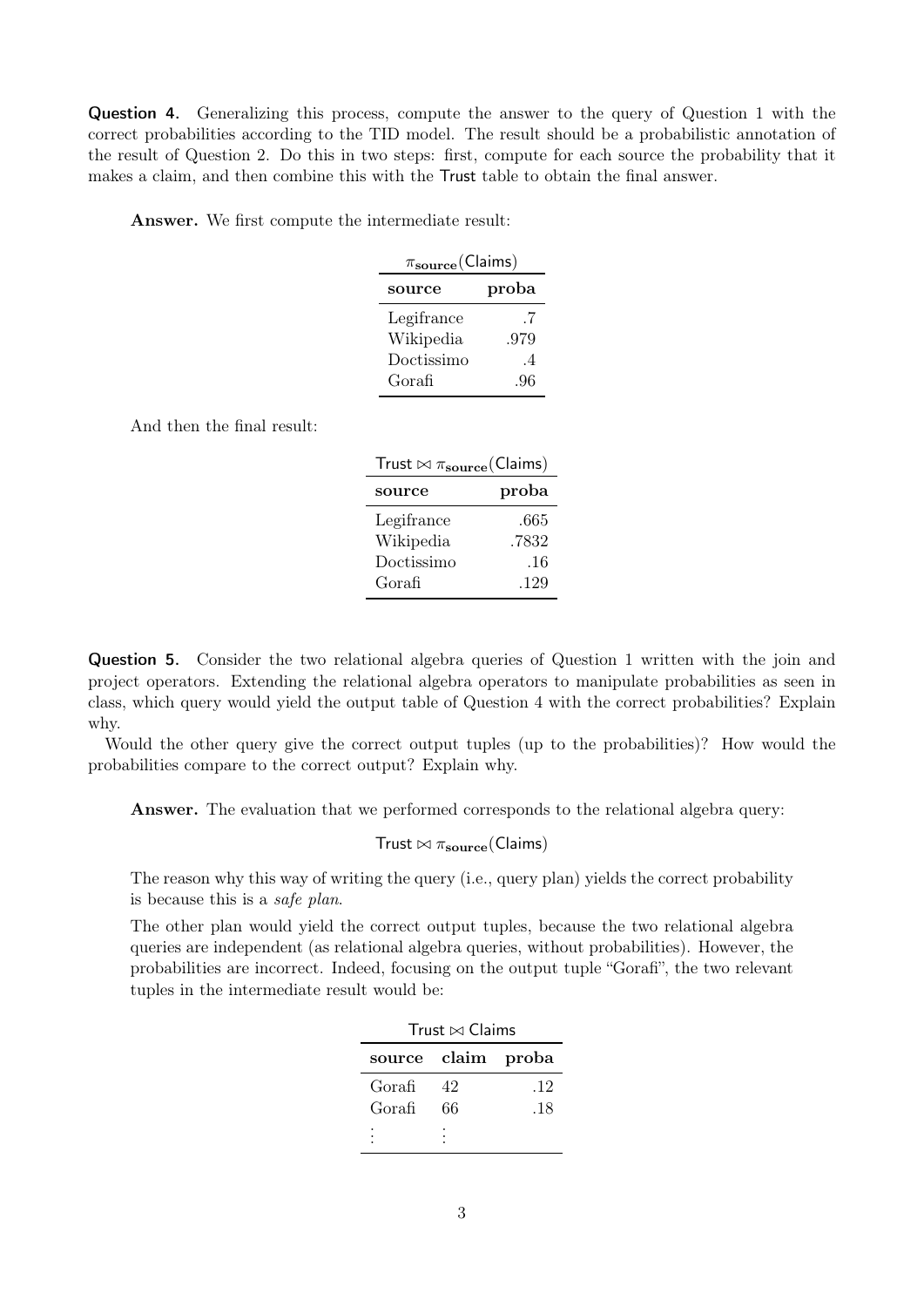The result of projecting this would be:

| Trust $\bowtie$ Claims |       |  |  |  |
|------------------------|-------|--|--|--|
| source                 | proba |  |  |  |
| Gorafi                 | .2784 |  |  |  |
|                        |       |  |  |  |

Hence, the probability given to the output tuple "Gorafi" is incorrect. However, it is an upper bound of the correct probability (observe that  $.2784 > .129$ ). The same is true for all tuples, as seen in class.

# 2 Query evaluation using PostgreSQL

In this section, we will check the result of the previous section using the ordinary SQL features of PostgreSQL. We will do so using the PosgreSQL that comes with MayBMS, but we will not be using any MayBMS-specific features.

MayBMS is ready to be used on your machines with the standard PostgreSQL command line client. To execute MayBMS, open a session on the machine in front of you, open a terminal emulator, and execute the following (~amarilli, with a tilde sign, refers to the home folder of user amarilli, where the script is stored):

~amarilli/maybms.sh

The initialization will create a database and start the MayBMS server, which may take a few minutes. Once the process completes, you should have a PostgreSQL client ready (ignore the error reported about "application name"), which you can use for the questions in the lab session that require it. Once you terminate the session, the server will close. You can re-run the same script after the session has closed to start the server again and start a new session, while keeping your existing database.

Question 1. Create the relational tables corresponding to the instance of Trust and Claims presented before, and insert the values (including the probabilities). The types to use are varchar, float, and int.

#### Answer.

```
CREATE TABLE Trust(source varchar, proba float);
INSERT INTO Trust(source, proba) VALUES
    ('Legifrance', .95), ('Wikipedia', .8), ('Doctissimo', .4),
    ('Gorafi', .2), ('Onion', .1);
CREATE TABLE Claims(source varchar, claim int, proba float);
INSERT INTO Claims(source, claim, proba) VALUES
    ('Legifrance', 42, 0.7), ('Wikipedia', 42, 0.9), ('Gorafi', 42, 0.6),
    ('Wikipedia', 51, 0.7), ('Doctissimo', 51, 0.4), ('Wikipedia', 66, 0.3),
    ('Gorafi', 66, 0.9);
```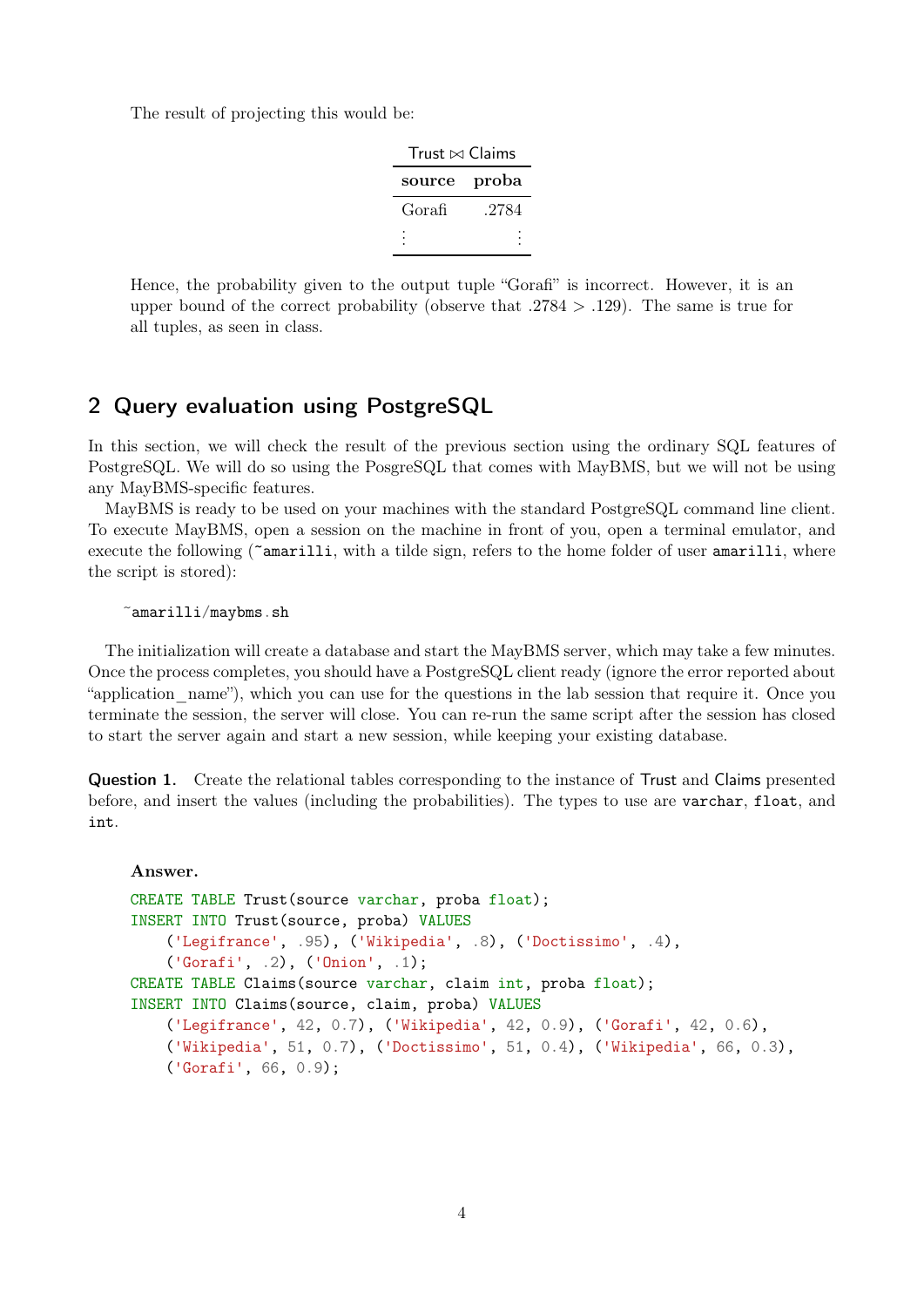Question 2. Write an SQL query that computes the output to the query of the previous section, ignoring the probabilities.

#### Answer.

SELECT DISTINCT T.source FROM Trust T, Claims C WHERE T.source = C.source;

Question 3. Inspired by the relational algebra query of the previous section, we will write an SQL query that projects the Claims table to the source column and computes the correct probabilities.

For each tuple t in this independent projection, calling  $p_1, \ldots, p_n$  the probability of the tuples of Claims that project to t, what is the probability that t is in the projection, as a function of  $p_1, \ldots, p_n$ ? Following this answer, using the SQL GROUP BY operator, write a query that computes the projection

of the Claims table to source, with the correct probabilities, and store it in a new table T1.

Hint: As there is no PRODUCT aggregate function in SQL, use the SUM aggregate and the exp and ln functions to write the query. Alternatively, if you prefer, you may define custom functions and aggregates for the  $task^3$  $task^3$ .

#### Answer.

```
CREATE TABLE T1 AS
SELECT source, 1 - \exp(\text{sum}(11 - \text{prob}a))) AS proba FROM Claims
    GROUP BY source;
```
Alternatively, the same can be done using custom aggregators to avoid the hack with exp and ln:

```
CREATE FUNCTION compl(float) RETURNS float AS $$SELECT 1 - $1$$ LANGUAGE SQL;
CREATE FUNCTION disj_or1(float, float) RETURNS float AS
    $$SELECT $1 * (1 - $2)$$ LANGUAGE SQL;
CREATE AGGREGATE disjoint_or(BASETYPE=float, SFUNC=disj_or1, STYPE=float,
    FINALFUNC=compl, INITCOND=1);
CREATE TABLE T1 AS
SELECT source, disjoint_or(proba) AS proba FROM Claims GROUP BY source;
```
Check that the probabilities that you obtain in the table T1 correspond to the intermediate result computed by hand for Question 4 (before using table Trust) in the previous section.

Question 4. Write a query that joins the table T1 with the table Trust and computes the final query result with the correct probabilities in column proba. Store this result as the intermediate table T2. Check that you obtain the same result as in the end of Question 4 in the previous section.

#### Answer.

```
CREATE TABLE T2 AS
SELECT T.source, T.proba * T1.proba AS proba FROM Trust T, T1
    WHERE T. source = T1. source;
```
<span id="page-4-0"></span> ${}^{3}$ See <https://www.postgresql.org/docs/8.3/static/xaggr.html> for an intuitive explanation and see the reference <https://www.postgresql.org/docs/8.3/static/sql-createaggregate.html> and [https://www.postgresql.org/](https://www.postgresql.org/docs/8.3/static/sql-createfunction.html) [docs/8.3/static/sql-createfunction.html](https://www.postgresql.org/docs/8.3/static/sql-createfunction.html)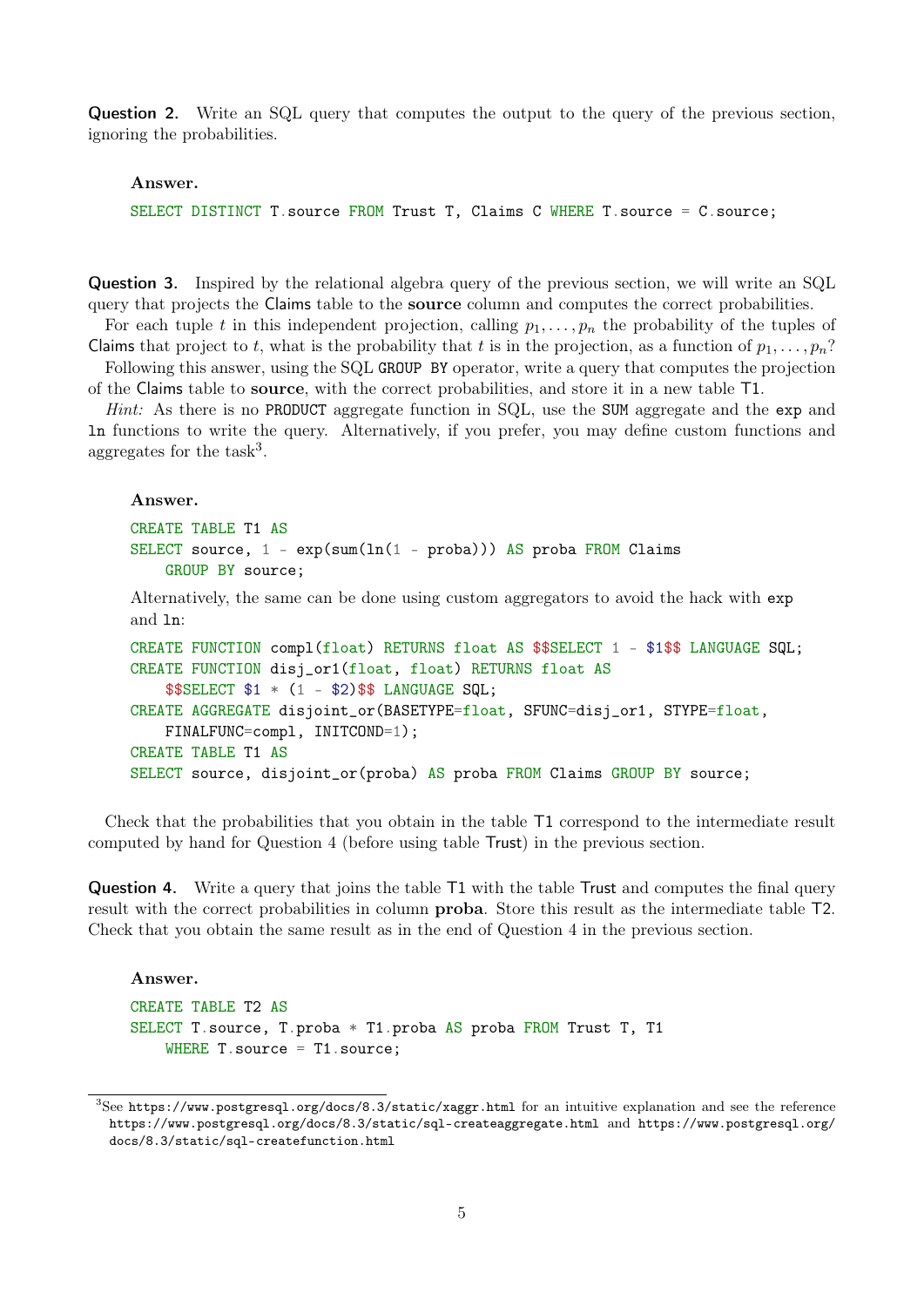## 3 Query evaluation using MayBMS

We consider again the truth finding application of the previous sections. We now want to execute the same queries as before, but this time using the specific features of the probabilistic DBMS that we are using, MayBMS<sup>[4](#page-5-0)</sup>. We will use the Trust and Claims table created in the previous section.

Question 1. Create tables TrustP and ClaimsP that are the probabilistic counterparts of the deterministic tables Trust and Claims, using the MayBMS PICK TUPLES command.

Answer.

CREATE TABLE TrustP AS PICK TUPLES FROM Trust INDEPENDENTLY WITH PROBABILITY proba; SELECT \* FROM TrustP;

This outputs the following table:

source | proba | \_v0 | \_d0 | \_p0 ------------+-------+-----+-----+------ Legifrance | 0.95 | 15 | 1 | 0.95 Wikipedia | 0.8 | 16 | 1 | 0.8 Doctissimo | 0.4 | 17 | 1 | 0.4 Gorafi | 0.2 | 18 | 1 | 0.2 Onion | 0.1 | 19 | 1 | 0.1 (5 rows)

Observe that MayBMS has added three additional columns, \_v0, \_d0, and \_p0. Out of these \_v0 and \_p0 are the important ones. \_v0 shows the event ID that defines the tuples, and \_p0 its probability. As we are creating a TID table, there are different independent events for every tuple.

Similarly, for the table Claims:

```
CREATE TABLE ClaimsP AS PICK TUPLES FROM Claims
    INDEPENDENTLY WITH PROBABILITY proba;
SELECT * FROM ClaimsP;
```

| source             |    |                          |     |    |                          | claim   proba   _v0   _d0   _p0 |
|--------------------|----|--------------------------|-----|----|--------------------------|---------------------------------|
|                    |    |                          |     |    |                          | ------+-------+-----+-----+-    |
| Legifrance         | 42 |                          | 0.7 | 8  |                          | 1<br>0.7<br>L                   |
| Wikipedia          | 42 | $\overline{\phantom{a}}$ | 0.9 | 9  | -1                       | 0.9<br>$\mathbf{1}$<br>L        |
| Gorafi             | 42 | $\overline{\phantom{a}}$ | 0.6 | 10 | $\overline{\phantom{a}}$ | 0.6<br>1.<br>$\perp$            |
| Wikipedia          | 51 |                          | 0.7 | 11 |                          | 0.7<br>1.<br>L                  |
| Doctissimo         | 51 |                          | 0.4 | 12 |                          | 0.4<br>1.<br>L                  |
| Wikipedia          | 66 |                          | 0.3 | 13 |                          | 0.3<br>1.                       |
| Gorafi             | 66 |                          | 0.9 | 14 |                          | 1.<br>0.9                       |
| $(7 \text{ rows})$ |    |                          |     |    |                          |                                 |

<span id="page-5-0"></span><sup>&</sup>lt;sup>4</sup>A manual and quick tutorial can be found at <http://maybms.sourceforge.net/manual/index.html>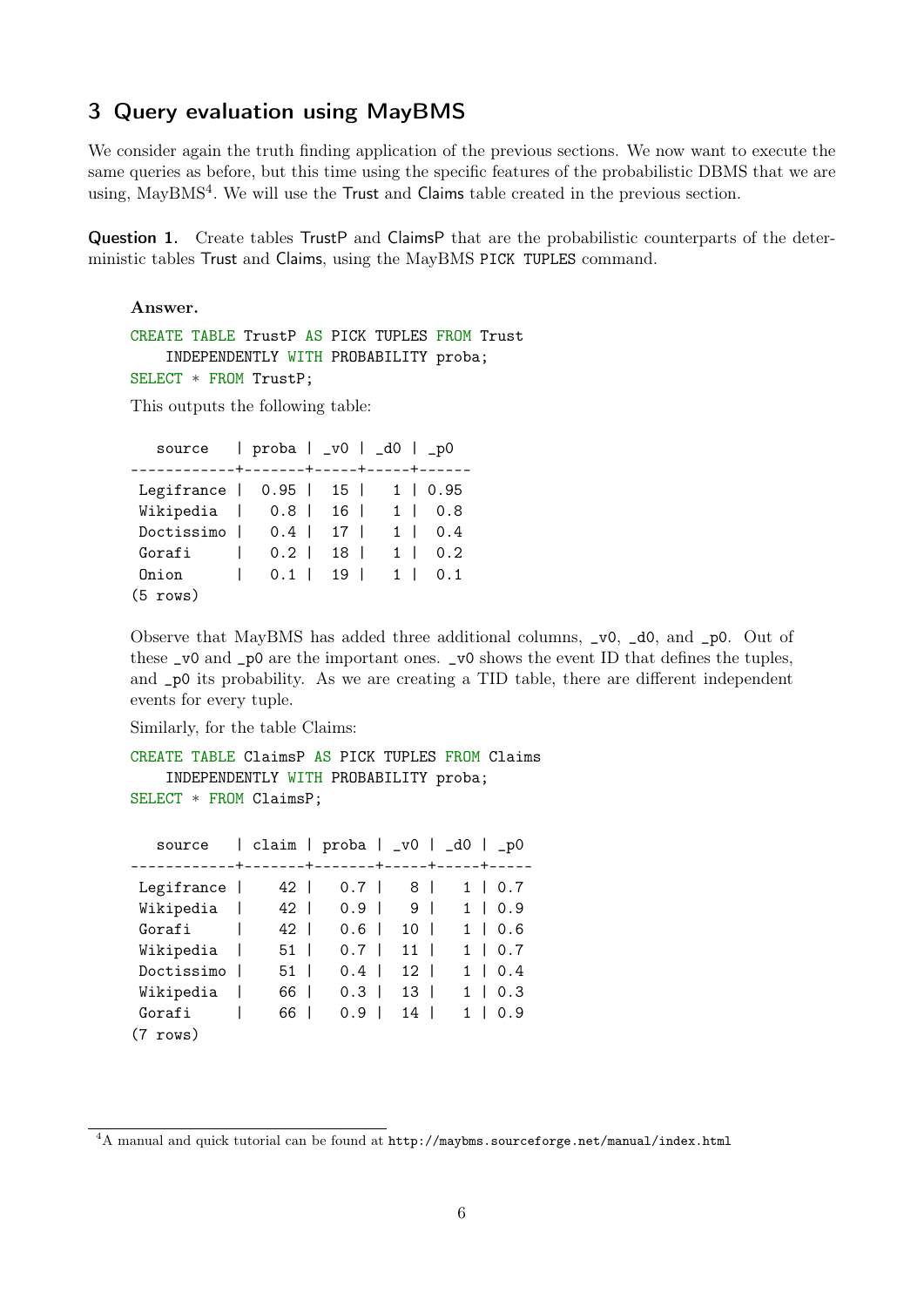Question 2. We will now use MayBMS to evaluate the query studied in the previous sections. Contrary to those sections, we will be able to leave probability evaluation to MayBMS, in particular we need not worry about safe plans.

Create a table T3 containing the result of evaluating the query (you should be able to use a query that is similar to that of Question 2 in the previous section). Examine the output and check that you understand the additional columns.

Answer.

```
CREATE TABLE T3 AS SELECT T.source FROM TrustP T, ClaimsP C
   WHERE C.source=T.source;
SELECT * FROM T3;
  source | _v0 | _d0 | _p0 | _v1 | _d1 | _p1
------------+-----+-----+------+-----+-----+-----
```

| Doctissimo   17               |              |                 |           |          | 1   0.4   12    |  | $1 \mid 0.4$ |
|-------------------------------|--------------|-----------------|-----------|----------|-----------------|--|--------------|
| Gorafi                        | $\mathbf{L}$ | 18 I            |           | 1   0.2  | $10-1$          |  | 1   0.6      |
| Gorafi                        | L            | 18 l            | $1 \vert$ | $0.2$    | 14              |  | 1   0.9      |
| Legifrance $\vert$ 15 $\vert$ |              |                 |           | 1   0.95 | 8 I             |  | $1 \mid 0.7$ |
| Wikipedia                     |              | 16 <sup>1</sup> |           | 1   0.8  | 11 <sup>1</sup> |  | $1 \mid 0.7$ |
| Wikipedia                     | $\mathsf{I}$ | $16-1$          | $1 \mid$  | $0.8$    | 9 <sup>1</sup>  |  | $1 \mid 0.9$ |
| Wikipedia                     |              | 16              |           |          | 1   0.8   13    |  | $1 \mid 0.3$ |
| $(7 \text{rows})$             |              |                 |           |          |                 |  |              |

There are now two sets of  $\mathsf{v}$ ,  $\mathsf{d}$ ,  $\mathsf{p}$  columns, one set corresponding to the events in the ClaimsP input table, and one set corresponding to the TrustP input table. The annotation in the output tuple represents the conjunction of the corresponding events in the \_v columns. Notice that the table is no longer a TID table.

Question 3. To obtain the final answer, compute the probability of each source using the conf() aggregate. Check that the results are the same as before.

Answer. To obtain our final probability values for each source values, we execute SELECT source, conf() FROM T3 GROUP BY source; We obtain the same result as before:

| source            |                | conf   |
|-------------------|----------------|--------|
| ------            |                |        |
| Doctissimo        |                | 0.16   |
| Gorafi            |                | 0.192  |
| Legifrance        | $\blacksquare$ | 0.665  |
| Wikipedia         |                | 0.7832 |
| $(4 \text{rows})$ |                |        |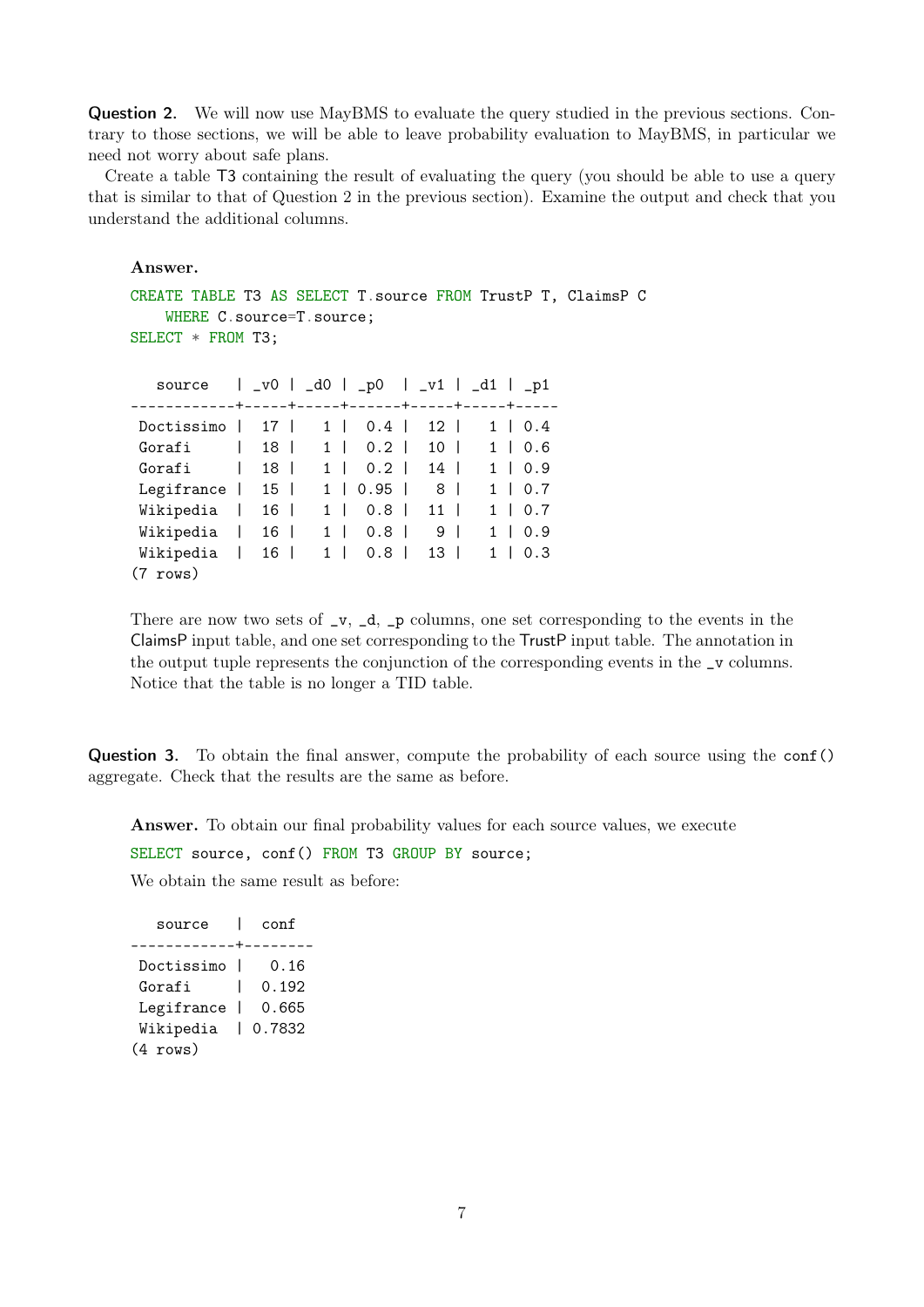Question 4. Let us now showcase the power of MayBMS with a more complex query: "Which claims are stated by at least two different sources which are both trustworthy?". Write this query in the relational algebra, translate it to an SQL query, and execute it on the TrustP and ClaimsP tables. Use this to compute the probability, for each claim, that it was stated by two different trustworthy sources. Check this answer against the original tables.

Answer. The query in the relational algebra is:

```
\pi_{\mathbf{claim}}\big(\sigma_{\mathbf{source}\neq\mathbf{s}}\big((\mathsf{ClaimsP}\bowtie\mathsf{TrustP})\bowtie\rho_{\mathbf{source}\rightarrow\mathbf{s}}(\mathsf{ClaimsP}\bowtie\mathsf{TrustP})\big)\big)
```
It can be written in SQL as:

```
CREATE TABLE T4 AS
SELECT C1.claim FROM ClaimsP C1, ClaimsP C2, TrustP T1, TrustP T2
    WHERE C1.claim = C2.claim AND C1.source != C2.source
    AND C1.source = T1.source AND C2.source = T2.source;
```
The probabilities can be computed as:

SELECT claim, conf() FROM T4 GROUP BY claim;

This yields the following result:

claim | conf -------+---------- 42 | 0.530088 51 | 0.0896 66 | 0.0432 (3 rows)

The probabilities are easily verified for claims 51 and 66 as the product of the two relevant facts from Claims and the two relevant facts from Trust: all these facts need to be there for the corresponding claim to be part of the query answer. For claim 42, we first compute the probabilities  $p_1$ ,  $p_2$  and  $p_3$  of the independent conjunctions of each relevant Claim tuple with the corresponding Trust tuple. The final probability is then the probability that two or three of the conjunction events are true, which we evaluate as:

$$
p_1p_2(1-p_3) + p_1(1-p_2)p_3 + (1-p_1)p_2p_3 + p_1p_2p_3
$$

This yields the probability computed by MayBMS.

### 4 Hard queries and approximation

In this section, we will study a different query with MayBMS.

Question 1. Create the following additional table in SQL, which indicates uncertainty about whether a claim is relevant to the user:

| Relevant       |         |  |  |  |  |
|----------------|---------|--|--|--|--|
| $_{\rm claim}$ | proba   |  |  |  |  |
| 42             | $0.2\,$ |  |  |  |  |
| 51             | 0.4     |  |  |  |  |
| 66             | 0.8     |  |  |  |  |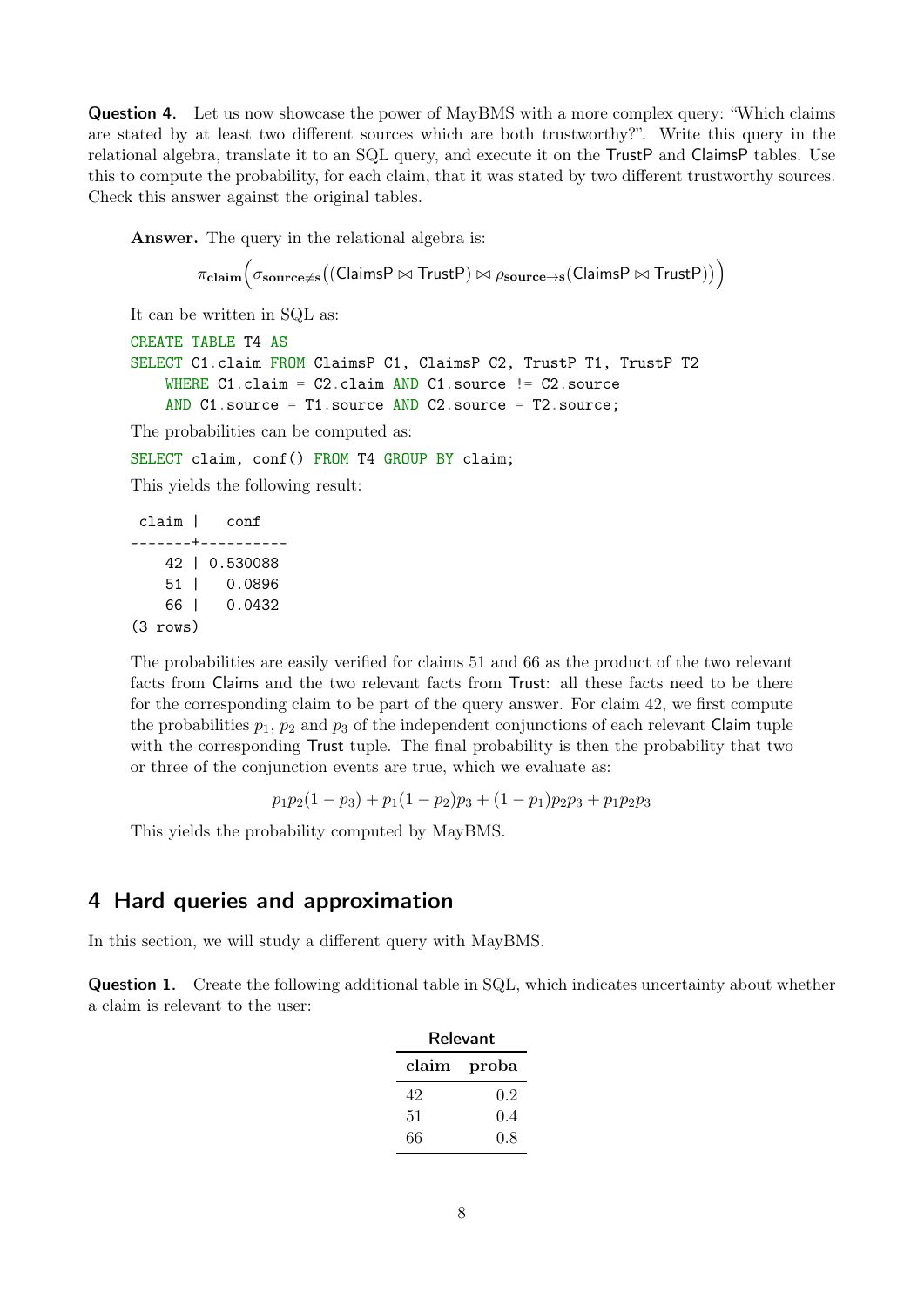Answer.

```
CREATE TABLE Relevant(claim int, proba float);
INSERT INTO Relevant(claim, proba) VALUES (42, .2), (51, .4), (66, .8);
```
Question 2. We wish to determine whether there is a trustworthy source that makes a relevant claim. Ignoring the probability, write this query in the relational calculus, in the relational algebra, in SQL, and evaluate it. Is the query true on the input instance?

Answer. In the relational calculus:

 $\exists sc$  Trust(s)  $\land$  Claims(s, c)  $\land$  Relevant(c)

In the relational algebra:

 $\pi_{\emptyset}(\mathsf{Trust} \bowtie \mathsf{Claims} \bowtie \mathsf{Relevant})$ 

In SQL:

```
SELECT DISTINCT 1 AS b FROM Trust T, Claims C, Relevant R
    WHERE T. source = C. source AND C. claim = R. claim;
```
The query is true.

Question 3. We now wish to determine the probability of this query using MayBMS. Using the two previous probabilistic tables TrustP and ClaimsP, and creating the probabilistic table RelevantP, evaluate the query and compute the probability that it is true.

Answer. We first create the RelevantP probabilistic table:

CREATE TABLE RelevantP AS PICK TUPLES FROM Relevant INDEPENDENTLY WITH PROBABILITY proba;

We then evaluate a query that corresponds to that of the previous question:

CREATE TABLE T5 AS SELECT DISTINCT 1 AS b FROM TrustP T, ClaimsP C, RelevantP R WHERE T. source =  $C$ . source AND  $C$ . claim = R. claim;

We then evaluate the query probability:

SELECT conf() FROM Res GROUP BY b;

We obtain the result:

conf ---------- 0.563471  $(1 row)$